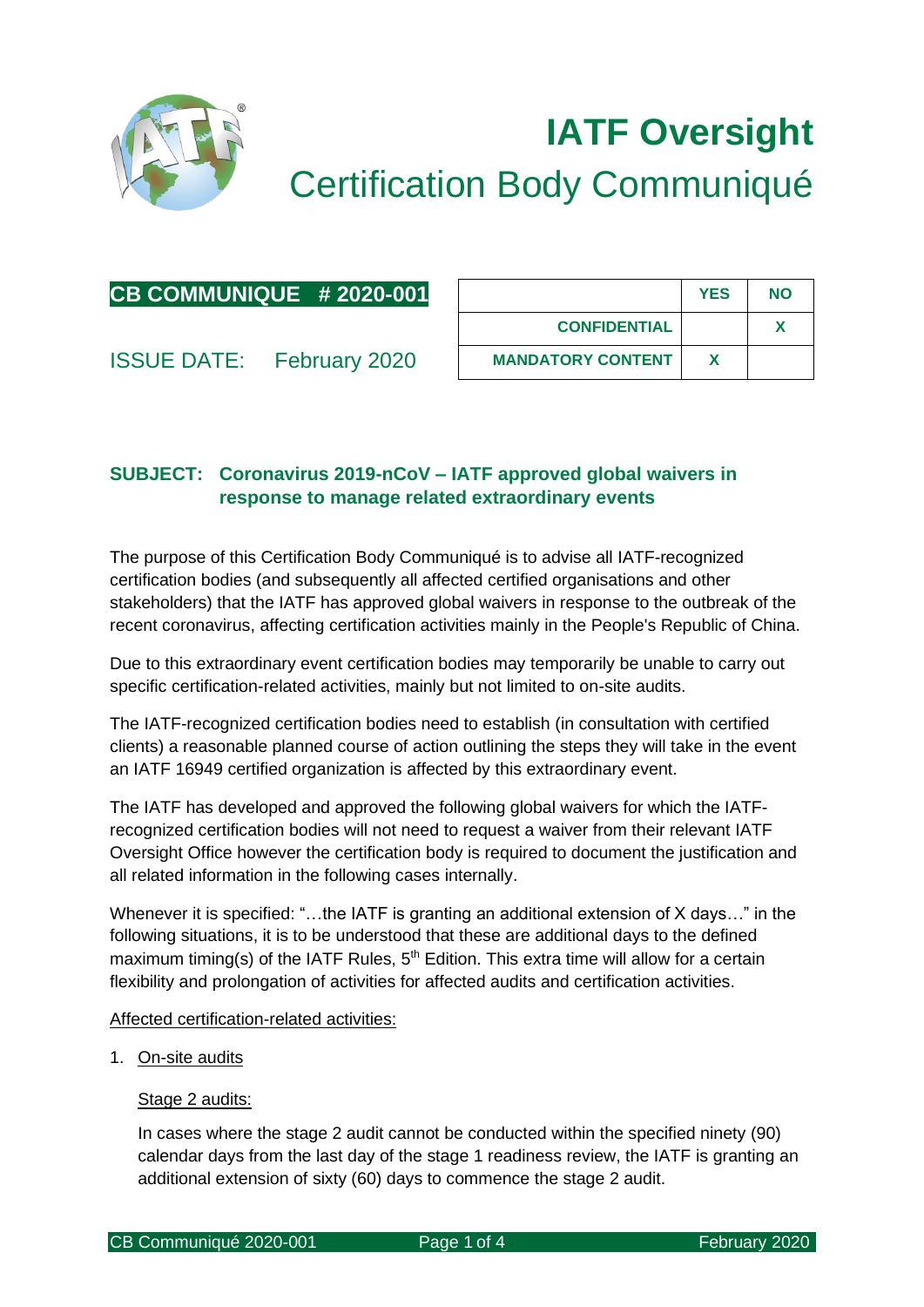## cont. Stage 2 audits:

In cases where an initial audit (stage 1 readiness review and stage 2 audit) is to be conducted to "upgrade" from a letter of conformance to an IATF 16949 certificate, the IATF is granting an additional extension of sixty (60) days to commence with the 50% reduction in the stage 2 audit after the expiration date of the letter of conformance.

As a result, the stage 2 audit shall commence within a maximum of one hundred and fifty (150) days from the last day of the stage 1 readiness review.

In cases where an initial audit (stage 2 audit) is to be conducted to "reapply for another letter of conformance, the IATF is granting an additional extension of sixty (60) days to commence with the 50% reduction in the stage 2 audit after the expiration date of the letter of conformance.

## Surveillance audits:

In cases where the required surveillance audit cannot be conducted within the allowable intervals and timing as per the IATF Rules,  $5<sup>th</sup>$  Edition (Table 5.1: Surveillance interval), the IATF is granting an additional extension of sixty (60) days to commence with the surveillance audit without starting the decertification process. In these situations, the decertification process has to be initiated only if the additional allowable timing is exceeded.

In Cases where the decertification process has already been initiated as per IATF Rules, 5<sup>th</sup> Edition, clause 8.1.e) and the rescheduled surveillance audit cannot be conducted within the ninety (90) calendar days from the suspension of the certificate, the IATF is granting an additional extension of sixty (60) days to commence with the rescheduled surveillance audit.

## Recertification audits:

In cases where the required recertification audit cannot be conducted within the allowable interval and timing as per the IATF Rules, 5th Edition section 5.1.1, the IATF is granting an additional extension to commence with the recertification audit latest prior to the expiration date of the currently valid IATF 16949 certificate. While an extension to the certificate cannot be applied, the recertification audits can be conducted without additional requirements. The IATF is aware that this might result in a time without a valid IATF 16949 certificate until the positive certification decision is made.

#### Transfer audits:

In cases where the required on-site transfer audit timing cannot be met (see IATF Rules, 5th Edition section 7.1.1), the IATF is granting an additional extension to commence with the transfer audit latest prior to the expiration date of the currently valid IATF 16949 certificate. While an extension to the certificate cannot be applied, the transfer audit can be conducted without additional requirements. The IATF is aware that this might result in a defined period without a valid IATF 16949 certificate until a positive certification decision is made.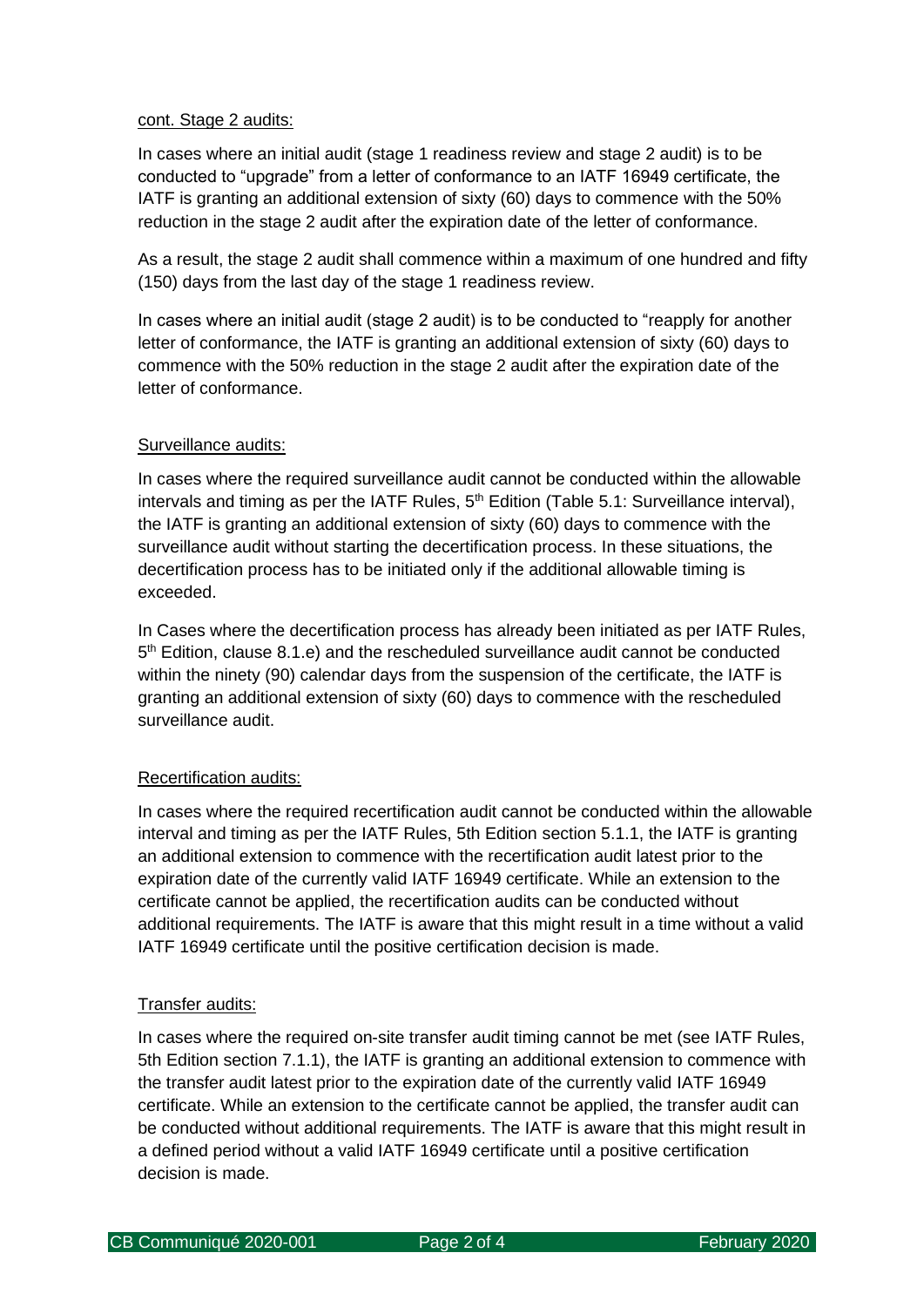In cases where a transfer audit is planned to take place during the surveillance audit cycle, the previous certification body will apply the above described global waiver conditions for not conducting a surveillance audit in time (IATF is granting an additional extension of sixty (60) days without starting the decertification process).

## Special audits (and potentially affected certification decision):

In cases where a (required) special audit on-site cannot be conducted, the IATF is granting an additional extension of sixty (60) days to commence with the special audit. The IATF is aware that this might affect e.g. situations to investigate performance complaints or to verify effective implementation of corrective actions. A subsequent extension a maximum of sixty (60) days is therefore granted in situations where a certification decision could not be made based on a postponed on-site special audit.

The IATF is also aware that an extension to conduct a required special will result in situations where a certificate suspension will exceed 110 calendar days. Also in these situations the suspended certificate still remains valid and is still recognized by the IATF.

In all the above-mentioned situations the certification body is required to enter a comment in the IATF Database, i.e. in the relevant comment field of the affected audit and/or the affected certificate.

## 2. Nonconformity management

In cases where the client is unable to submit required documentation as per the timings of the IATF Rules 5th Edition, the IATF is granting an additional extension of a maximum of sixty (60) days for the relevant required steps.

## 3. Certification decision

As described in the section "Special audits" above, the IATF is granting an additional extension of sixty (60) days for making a certification decision in situations where a certification decision could not be made based on a postponed on-site special audit.

## 4. Auditor assignment

In cases where the original audit team member(s) cannot be assigned to an on-site audit due to official travel restrictions, the certification body may assign new audit team member(s) to an audit (see IATF Rules, 5th Edition section 5.6 – force majeure). The certification body shall determine required additional audit days based on experience with the client.